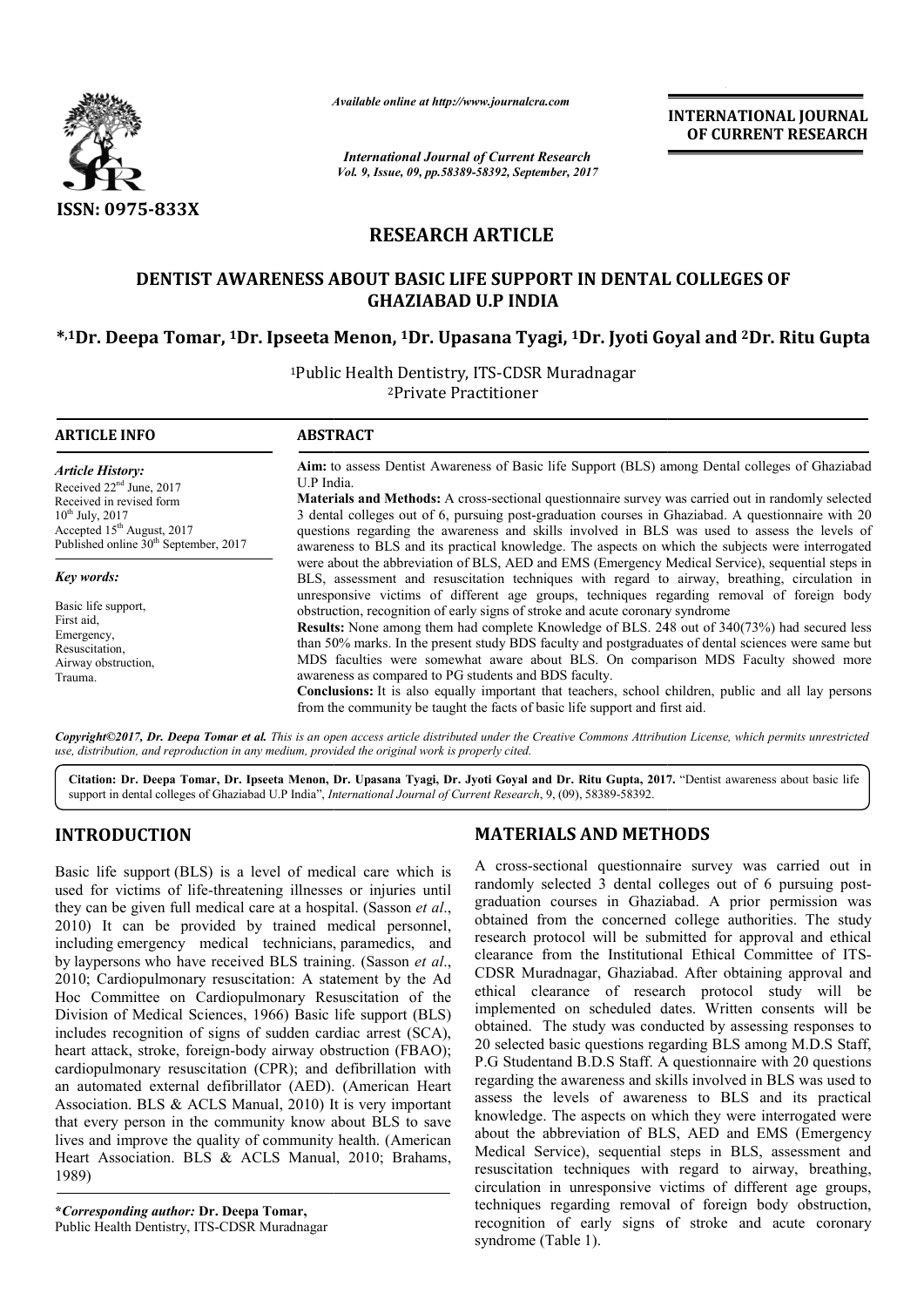|  |  |  |  |  |  |  | Table 1. Questionnaire used to assess awareness about BLS among dental fraternity |
|--|--|--|--|--|--|--|-----------------------------------------------------------------------------------|
|--|--|--|--|--|--|--|-----------------------------------------------------------------------------------|

| S.NO.    | <b>OUES</b>                                                                                                                                                                                           | Option A                                                                                                | Option B                                                                          | Option C                                                                                                                          | Option D                                                                 | Option E                     |
|----------|-------------------------------------------------------------------------------------------------------------------------------------------------------------------------------------------------------|---------------------------------------------------------------------------------------------------------|-----------------------------------------------------------------------------------|-----------------------------------------------------------------------------------------------------------------------------------|--------------------------------------------------------------------------|------------------------------|
| 1.<br>2. | What is the abbreviation of "BLS"?<br>When you find someone unresponsive in the middle                                                                                                                | <b>Best Life Support</b><br>Open airway                                                                 | <b>Basic Life Support</b><br>Start chest compression                              | <b>Basic Lung Support</b><br>Look for safety                                                                                      | <b>Basic Life Services</b><br>Give two breathings                        | I don't know<br>I don't know |
| 3.<br>4. | of the road, what will be your first response?<br>What does abbreviation of EMS stand for?<br>What does abbreviation AED stands for?                                                                  | <b>Effective Medical Services</b><br>Automated External Defibrillator                                   | <b>Emergency Management Sciences</b><br>Automated Electrical Defibrillator        | <b>Emergency Medical Services</b><br>Advanced<br>Electrical<br>Defibrillator                                                      | <b>External Medical Support</b><br>Advanced<br>External<br>Defibrillator | I don't know<br>I don't know |
| 5.       | If you confirm somebody is not responding to you<br>even after shaking and shouting at him, what will be<br>your immediate action?                                                                    | <b>Start CPR</b>                                                                                        | <b>Activate EMS</b>                                                               | Put him in recovery position                                                                                                      | Observe                                                                  | I don't know                 |
| 6.       | What is the location for chest compression in a Left side of the chest<br>patient having no obvious injuries?                                                                                         |                                                                                                         | Right side of the chest                                                           | Mid chest                                                                                                                         | Xiphisternum                                                             | I don't know                 |
| 7.       | What is the location for chest compression in infants<br>having no chest injury?                                                                                                                      | One finger breadth below the nipple line                                                                | One finger breadth above the<br>nipple line                                       | At the intermammary line                                                                                                          | At Xiphisternum                                                          | I don't know                 |
| 8.       | If you do not want to give mouth-to-mouth CPR, the<br>following can be done EXCEPT                                                                                                                    | Mouth-mask<br>ventilation<br>and<br>chest<br>compression                                                | Chest compression only                                                            | Bag mask ventilation with<br>chest compression                                                                                    | No CPR                                                                   | I don't know                 |
| 9.       | How do you give rescue breathing in infants?                                                                                                                                                          | Mouth-to-mouth with nose pinched                                                                        | Mouth-to-mouth and nose                                                           | Mouth-to-nose only                                                                                                                | Mouth-to-mouth without<br>nose pinched                                   | I don't know                 |
| 10.      | Depth of compression in adults during CPR                                                                                                                                                             | $1\frac{1}{2}$ – 2 inches                                                                               | $2\frac{1}{2}$ – 3 inches                                                         | $1 - 1\frac{1}{2}$ inches                                                                                                         | $\frac{1}{2}$ – 1 inch                                                   | I don't know                 |
| 11.      | Depth of compression in Children during CPR                                                                                                                                                           | $1\frac{1}{2}$ – 2 inches                                                                               | $2\frac{1}{2}$ – 3 inches                                                         | One-half to one-third depth<br>of chest                                                                                           | $\frac{1}{2} - 1$ CM                                                     | I don't know                 |
| 12.      | Depth of compression in neonates during CPR                                                                                                                                                           | $1\frac{1}{2}$ – 2 inches                                                                               | $2\frac{1}{2}$ – 3 inches                                                         | $\frac{1}{2} - 1$ CM                                                                                                              | One-half to<br>one-third<br>depth of chest                               | I don't know                 |
| 13.      | Rate of chest compression in adult and Children<br>during CPR                                                                                                                                         | $100 / \text{min}$                                                                                      | 120/min                                                                           | 80 / min                                                                                                                          | $70/$ min                                                                | I don't know                 |
| 14.      | Ratio of CPR, single rescuer in adult is                                                                                                                                                              | 15:2                                                                                                    | 5:1                                                                               | 30:2                                                                                                                              | 15:1                                                                     | I don't know                 |
| 15.      | In a new born the chest compression and ventilation $15:2$<br>ratio is                                                                                                                                |                                                                                                         | 5:1                                                                               | 30:2                                                                                                                              | 3:1                                                                      | I don't know                 |
| 16.      | If you and your friend are having food in a canteen Give abdominal thrusts<br>and suddenly your friend starts expressing<br>symptoms of choking, what will be your first<br>response?                 |                                                                                                         | Give chest compression                                                            | Confirm<br>foreign<br>body<br>aspiration by talking to him                                                                        | Give back blows                                                          | I don't know                 |
| 17.      | You are witnessing an infant who suddenly started<br>choking while he was playing with the toy, you have<br>confirmed that he is unableto cry (or) cough, what<br>will be your first response?        | Start CPR immediately                                                                                   | Try to remove the suspected<br>foreign body by blind fingers<br>weeping technique | Back blows and chest<br>compression of five cycles<br>each then open the mouth<br>and remove foreign body<br>only when it is seen | Give water to the infant                                                 | I don't know                 |
| 18.      | You are witnessing an adult unresponsive victim<br>who has been submerged in fresh water and just<br>removed from it. He hasspontaneous breathing, but<br>he is unresponsive. What is the first step? | CPR for two minutes and inform EMS                                                                      | CPR for one minute and inform<br><b>EMS</b>                                       | Compress the abdomen to<br>remove the water                                                                                       | Keep him in recovery I don't know<br>position                            |                              |
| 19.      | You noticed that your colleague has suddenly<br>developed slurring of speech and weakness of right<br>upper limb. Which one of the following can be<br>done?                                          | Offer<br>him<br>drinks.<br>some<br>probably<br>hypoglycemia                                             | Possibly stroke, get him to the<br>nearest clinic                                 | Possibly stroke, he may<br>require thrombolysis and<br>hence activate emergency<br>medical services                               | May be due to sleep I don't know<br>deprivation, make him<br>sleep.      |                              |
| 20.      | A 50-year-old gentleman with retro sternal chest<br>discomfort, profuse sweating and vomiting. What is<br>next?                                                                                       | Probably myocardial infarction, hence<br>activates EMS, give an aspirin tablet and<br>allow him to rest | Probably acid peptic disease, give<br>antacid and Ranitidine                      | Probably indigestion, hence<br>give soda                                                                                          | Take him by walk to the I don't know<br>nearest clinic.                  |                              |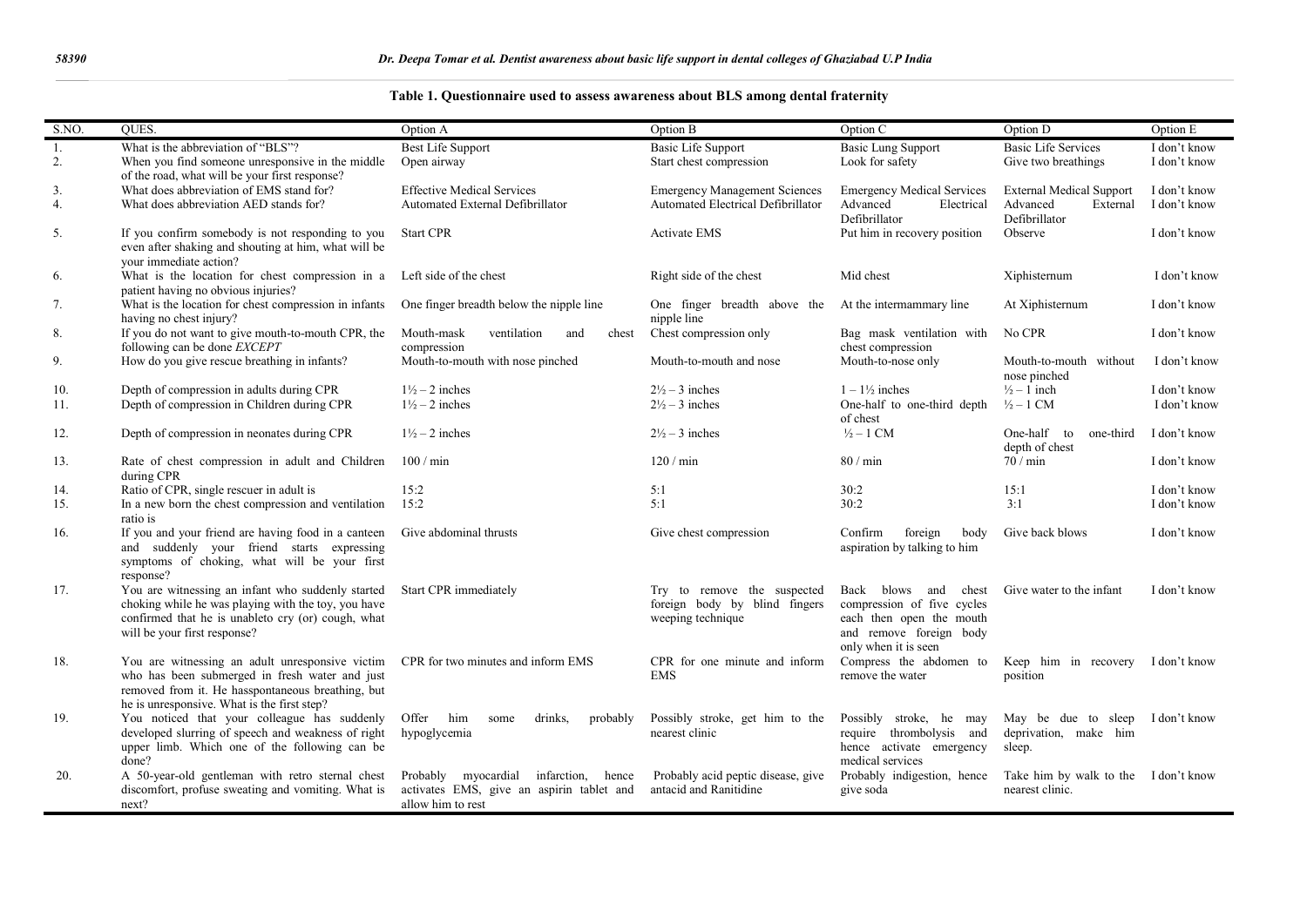#### **Statistical analysis**

This study used descriptive statistics for general data presentation (pie-chart and Graphs) by using SPSS 20 version.

#### **RESULTS**

After excluding, the incomplete response forms the data was analyzed on 340 responders. The results were analyzed using an answer key prepared from the advanced cardiac life support manual (Table 2). Out of 340 responders 144 were male and

196 were female. 233 were MDS staff, 81 were post graduate students and 26 were BDS staff. 85.6% of the responders knew while 24.4% of the responders did not know the abbreviation of BLS as Basic life support. 46.2% failed to insist on looking for safety as the first step in BLS. 36.5% did not know the abbreviation of EMS 'Emergency Medical Service'. 53.8% did not know the abbreviation of AED was 'automated external defibrillator'. 32.9% failed to insist on activating EMS immediately after confirming the unresponsiveness in an adult. 65.6% did not know that the right location of chest compression was the mid chest. 72.4% of the responders did not know that the correct location of chest compression in an

#### **Table 2. Answer Key**

| 1 (b) 6 (c) 11 (d) 16 (c)     |  |
|-------------------------------|--|
| 2 (c) 7 (a) 12 (a) 17 (c)     |  |
| $3$ (c) $8$ (d) 13 (c) 18 (d) |  |
| 4(a) 9(b) 14(d) 19(c)         |  |
| 5 (b) 10 (c) 15 (a) 20 (a)    |  |



**Graph 1. Results of awareness about BLS among dental fraternity**



**Graph 2. Results of awareness about management of emergency condition (foreign body obstruction) among dental fraternity**